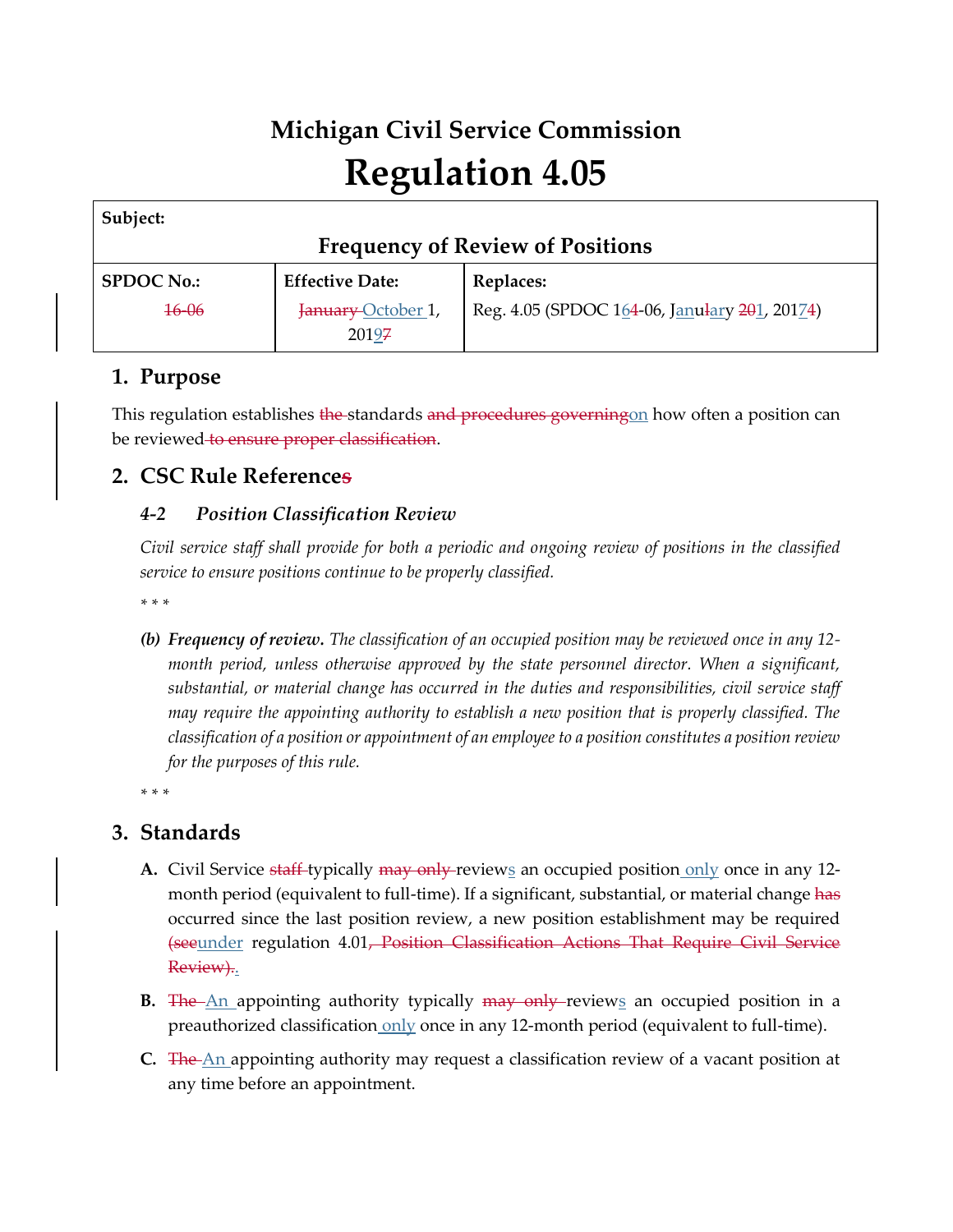**D.** The date of the last position review is when a vacant position was filled or when the last elassification Position aAction Request was received taken on for an occupied position.

**Note:** When a classification action is appealed, the effective date of the original action giving rise to the appeal is the date of the last position review.

- **E.** An early reclassification is a request to review and reclassify a position before the 12month period months (equivalent to full-time) hashave passed elapsed from the date of since the last position review action, or a reclassification of to reclassify more than one level. Employees reclassified early have time worked at the lower level credited toward completing the probationary period for the higher-level classification. en a vacant position was filled or when the last<br>
s <u>received taken on for</u> an occupied position.<br>
healed, the effective date of the original action<br>
ast position review.<br>
eview and reclassify a position before the 12-----
- **F.** An appointing authority may implement an early preauthorized reclassification before the 12-month period months (equivalent to full-time) hashave passed elapsed if one of the following conditions is met: the employee is:
	- 1. <del>The employee is p</del>Performing hthe higher—level work in a bachelor-degreed classification and possesseshas a directly related master's degree, doctorate degree, or recognized occupational license that is not a part of the classification's minimum requirements and was not used to qualify the employee for appointment to the position. This may be substituted only once for the equivalent of  $6six$  months of fulltime experience for any individual employee and only after the employee has served the equivalent of 6six months full-time <u>months i</u>n the position.
	- 2. The employee is pPerforming higher-level work and possesses a minimum of has the equivalent of 12 full-time months in multiple positions in the same classification and there isthat bring directly related value that the employee brings from the prior position. The appointing authority may implement a reclassification effective date approval when the 12-month (equivalent to full-time) requirement is satisfied for the next level within the preauthorized class series. The appointing authority must retain documentation verifying the value and relatedness of the prior experience.
- **G.** Civil Service staff will consider requests for early reclassification in classifications that require Civil Service review (e.g., Departmental Ttrainee, advanced-level, lead worker, supervisory, managerial, specialist, administrative, or executive positions) if-one of the following conditions is met the employee is:
	- 1. The employee is pPerforming the higher-level work in a bachelor-degreed classification and possesseshas a directly related master's degree, doctorate degree, or recognized occupational license that is not a part of the classification's minimum requirements and was not used to qualify the employee for appointment to the position. This may be substituted only once for the equivalent of  $6six$  months of fulltime experience for any employee and only after the employee has served the equivalent of  $6$ six full-time months in the position.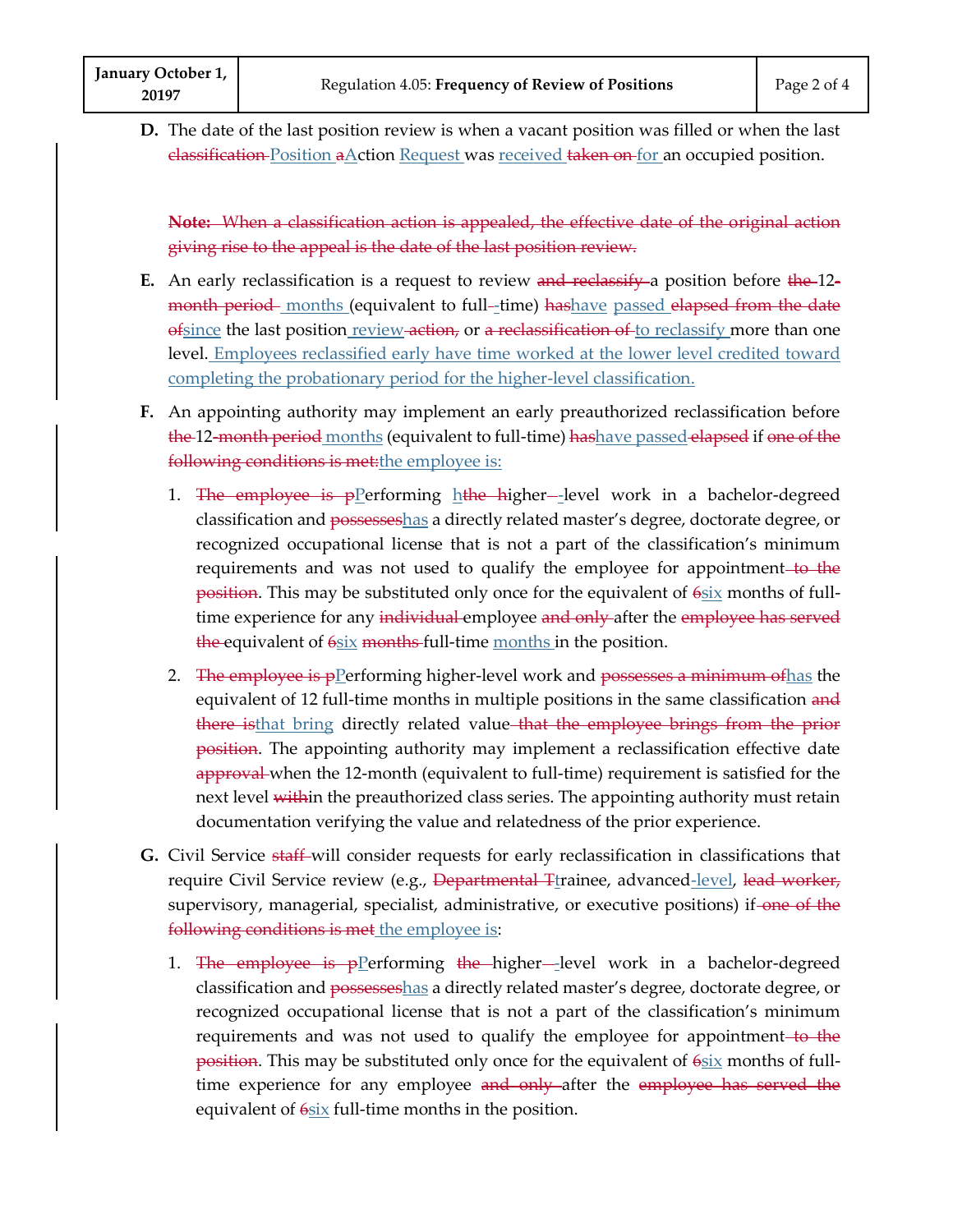2. The employee is pPerforming higher-level work and possesses a minimum of has the equivalent of 12 full-time months in multiple positions in the same classification and there isthat bring directly related value-that the employee brings from the prior position. The appointing authority must document the value and relatedness of the prior <del>position experience</del> on the Position Action Request (CS 129).

**Note:** For purposes of meeting the probationary period requirement as provided in regulation 2.06 employees reclassified early to a higher classification will have the time served in the position at the lower level credited toward completing the probationary period required for the appointment.

- **H.** The appointing authority may request Civil Service staff approval of an early reclassification if (1) there has been atypically rapid growth in the position's assigned duties and responsibilities (over the course of the equivalent of  $\frac{6}{10}$  at least six full-time months) in the assigned duties and responsibilities of the employee as documented on the position description and (2) the employee qualifies for the higher level. The employee must be performing the higher-level work and meet the requirements for the higher-level classification's requirements as determined by a credential review performed by Civil Service staff or as evidenced by the employee's name appearing in the higher-level applicant pool. All reclassification requests involving atypically rapid growth must be reviewed by Civil Service staff, including preauthorized reclassificationsby Civil Service.
- **I.** An early reclassification can be implemented only once for an employee in a class series.
- **J.** Only appointing authorities can request early reclassifications. Early reclassifications requested pursuant tounder regulation 4.03 will not be honoredare dismissed.
- K. Retroactive eEffective dates as described in regulation 4.04 are not assigned to an early <del>reclassification, except under <u>in accordance with</u> regulation 4.04<del>, § 3.A</del>.</del>

#### **4. Procedures**

**A. Early Reclassifications for Position Actions Requiring Civil Service Review.**

| Responsibility          | Action |                                                                                                                                                                                      |  |
|-------------------------|--------|--------------------------------------------------------------------------------------------------------------------------------------------------------------------------------------|--|
| Appointing<br>Authority |        | 1. Submits-a Position Action Request (CS 129), Position Description (CS 214),<br>and any other necessary documents for any early reclassifications requiring<br>Civil Service review |  |
| Civil Service           |        | 2. Reviews the request to determine if the position can be reclassified based on<br>§§ 3.G and H <del>. Documents</del> and documents the decision.                                  |  |
|                         | 3.     | Enters the necessary approved position information in the Human Resources<br>Management Network (HRMN) and releases the Position Action Rrequest.                                    |  |